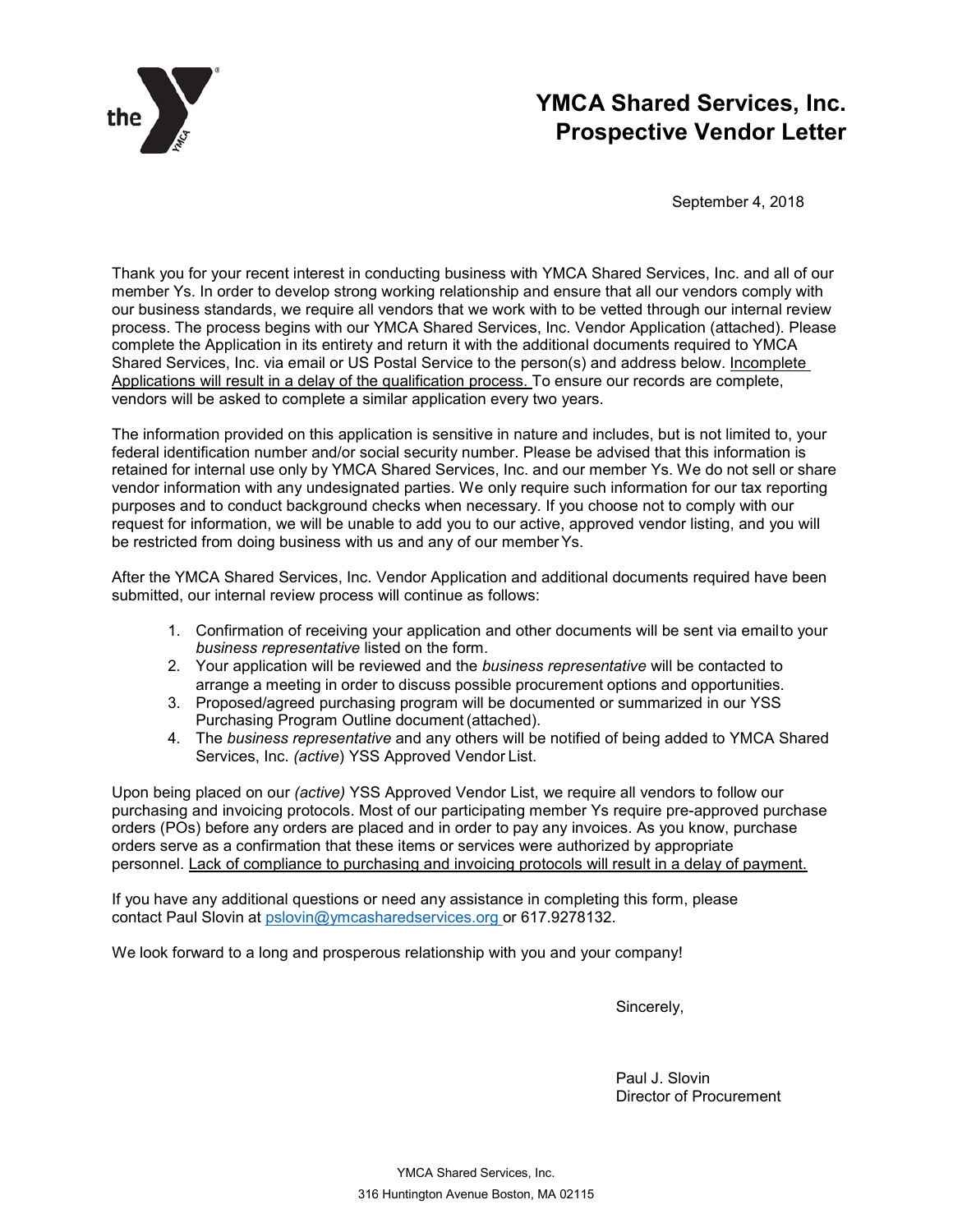

# **YMCA Shared Services, Inc. Vendor Application**

### **Business Information**

*All information being provided will be kept confidential.*

|                                    | Company Name: Earlychildhood LLC                         |                       |              |                          |
|------------------------------------|----------------------------------------------------------|-----------------------|--------------|--------------------------|
| Legal Name:                        | dba Discount School Supply<br>If different from company  |                       |              |                          |
| Address:                           | 20 Ryan Ranch, Suite 200                                 |                       |              |                          |
|                                    | <b>Street Address</b>                                    |                       |              | Apartment/Unit #         |
|                                    | Monterey, CA 93940                                       |                       |              |                          |
|                                    | City                                                     |                       | <b>State</b> | ZIP Code                 |
| Website:                           | www.discountschoolsupply.com                             |                       | Phone:       | 800-836-9515             |
|                                    | Federal ID #: 77-0407301 Dun & Bradstreet #: 02-179-9486 |                       |              | Date Established: 1995   |
| Legal Structure:                   |                                                          |                       |              |                          |
| $\Box$ Corporation                 |                                                          | <b>Franchise</b>      |              | <b>Joint Venture</b>     |
| X Limited Liability Company (Llc.) |                                                          | <b>Non-Profit</b>     |              | $\Box$ Partnership       |
|                                    | Sole Proprietorship                                      | $\Box$ Other          |              |                          |
|                                    | If other, specify structure:                             |                       |              |                          |
|                                    | Federal Tax Certification:<br>W-9 (attach current copy)  |                       |              |                          |
| Type of Business:                  |                                                          |                       |              |                          |
| $\Box$ Construction                |                                                          | $\Box$ Consultant     |              | □ Courier/Transportation |
| <b>Q</b> Distributer               |                                                          | <b>⊠ Manufacturer</b> |              | □ Professional Service   |
|                                    | Publication/Broadcaster                                  | <b>⊠</b> Retailer     |              | □ Service Provider       |
| Wholesale                          |                                                          | Other<br>П            |              |                          |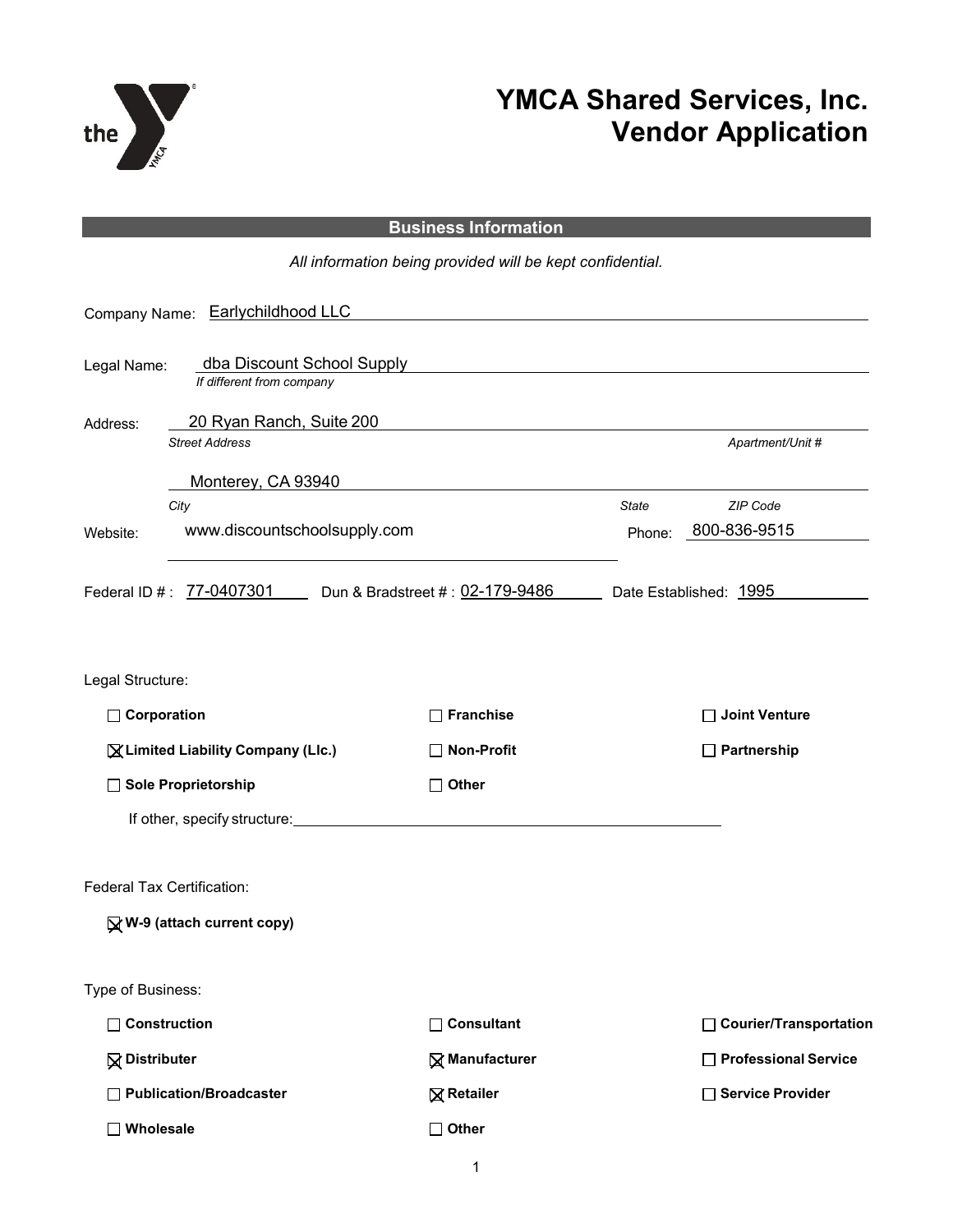If other, specify type: \_\_\_\_\_\_\_\_\_\_\_\_\_\_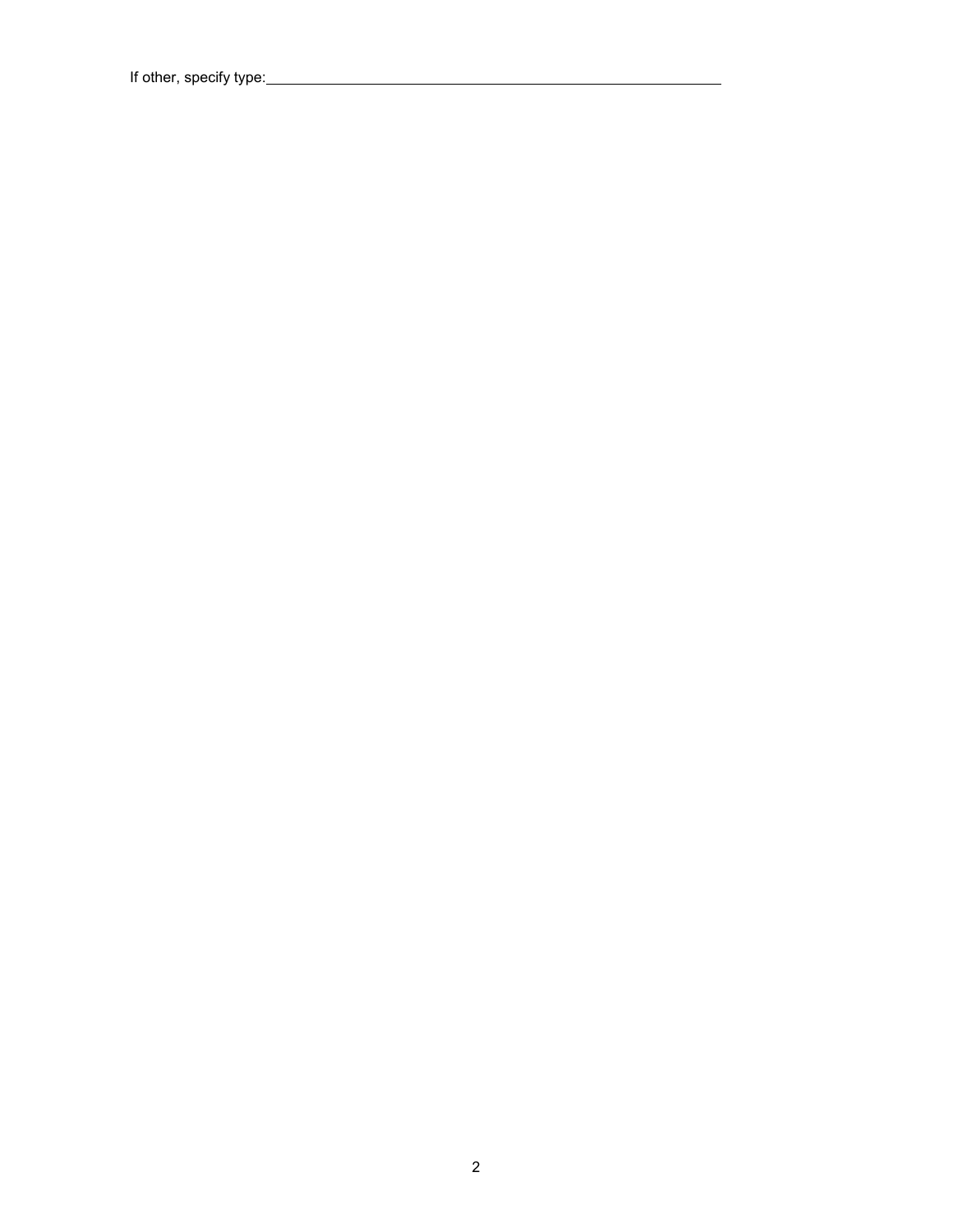Are you set up for electronic billing?

| $\boxtimes$ Yes<br>$\square$ No         |                                   |                                 |
|-----------------------------------------|-----------------------------------|---------------------------------|
| Gross Revenue for Previous Fiscal Year: |                                   |                                 |
| □ Under \$100,000                       | $\Box$ \$100,001-\$500,000        | $\Box$ \$500,001-\$750,000      |
| $\Box$ \$750,001-\$1,000,000            | $\Box$ \$1,000,001-\$5,000,000    | $\Box$ \$5,000,001-\$10,000,000 |
| $\Box$ \$10,000,001-\$50,000,000        | $\Box$ \$50,000,001-\$100,000,000 | ⊠ Over \$100,000,000            |
|                                         |                                   |                                 |
| Number of Employees:                    |                                   |                                 |
| $\Box$ Under 25 employees               | $\Box$ 26-75 employees            | $\Box$ 76-150 employees         |
| $\boxtimes$ 151-200 employees           | $\Box$ 201-500 employees          | $\Box$ 501-1,000 employees      |
| $\Box$ 1,001-1,800 employees            | $\Box$ 1,801-2,500 employees      | $\Box$ 2,501-5,000 employees    |
| $\Box$ 5,001-10,000 employees           | $\Box$ 10,000-20,000 employees    | □ Over 20,000 employees         |
|                                         |                                   |                                 |
| Geographic Service Area:                |                                   |                                 |
| $\Box$ Local                            | $\Box$ Regional                   |                                 |
| <b>⊠</b> National                       | International                     |                                 |
| If local or regional, specify area(s):  |                                   |                                 |

Please list primary products/competencies:

Discount School Supply is a leading developer, manufacturer, distributor and retailer of education products. with an assortment of over 20,000 products. Our current catalog categories include Arts & Crafts, Outdoor Learning, Sand & Water, STEM, Science, Manipulatives, Block Play, Mathematics, Puzzles, Curriculum Resources

Social Development, Dramatic Play, Puppets, Books, Language, Music, Active Play, Heath & Nutrition,

Family Style Dining, Infant & Toddler, Soft Play, Rest Time, Furniture, Carpets, TeacherResources.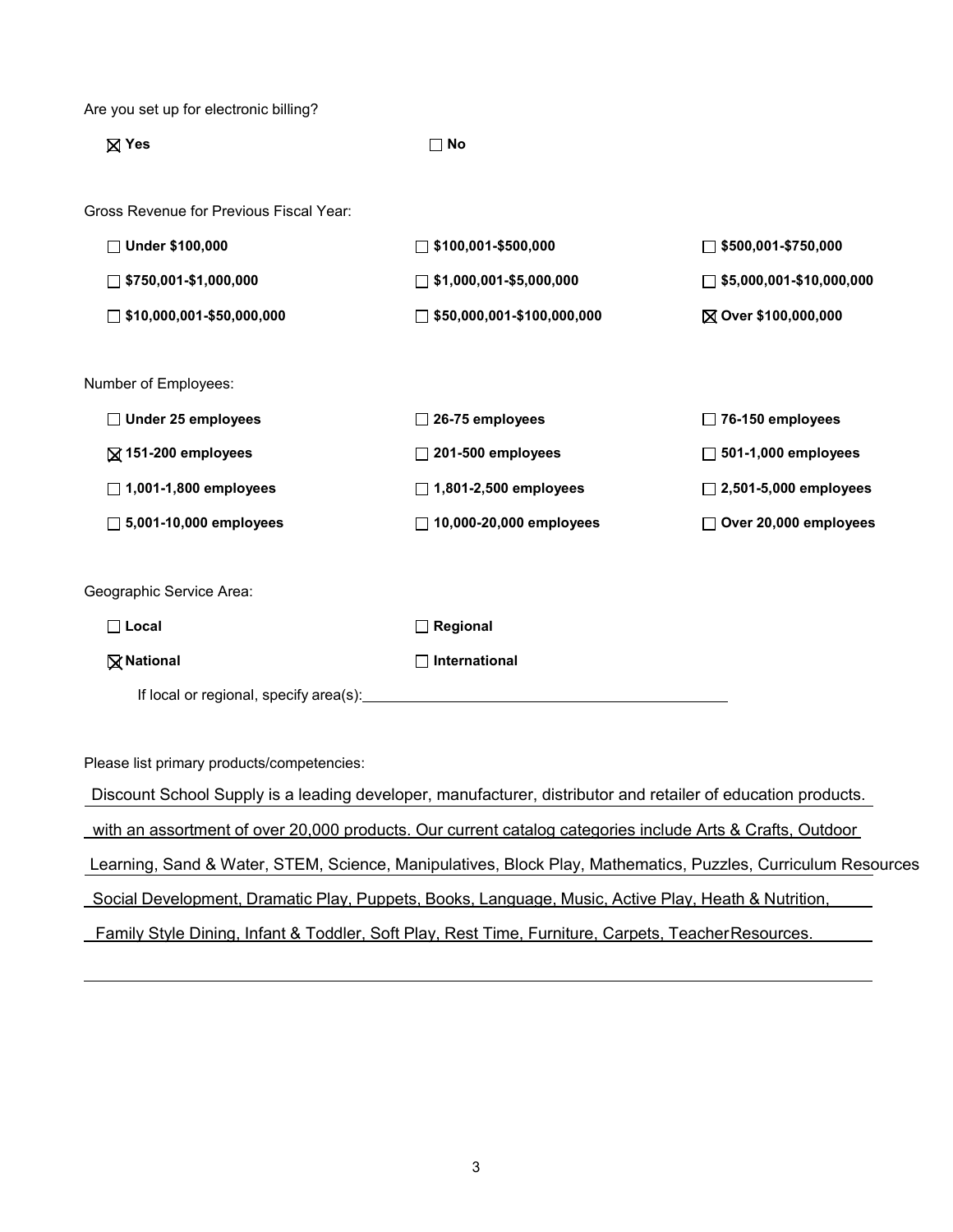#### **Business Representative**

| Name:  | Nancy Triggs                         | Job Title: Regional Sales Manager |
|--------|--------------------------------------|-----------------------------------|
| Email: | ntriggs@discountschoolsupply.c<br>om | Phone: 732 -208-1550              |

#### **Experience & Performance**

*Please list three references for whom you have worked/provided services.*

| Contact Name: Sherri Underood                                 | Phone: 608-443-4310                               |
|---------------------------------------------------------------|---------------------------------------------------|
| Company: Supporting Families Together Association             | Email: Microgrants@supportingfamiliestogether.org |
| Address: 700 Rayovac Drive, Suite 6, Madison, WI 5371         |                                                   |
| <b>Contact Name: Betsy Lewis</b>                              | Phone: 484-947-4081                               |
| Company: Nobel Learning Communities Inc                       | Email: Betsey.Lewis@nlcinc.com                    |
| Address: 1615 W Chester Pike, Ste 200, West Chester, PA 19382 |                                                   |
| Contact Name: Mary Sakellerios                                | Phone: 978-475-3545                               |
| Company: Bright Horizons                                      | Email: msakellarios@brighthorizons.com            |
| Address:<br>200 Talcott Ave South, Watertown MA 02472-5705    |                                                   |

Does your business conduct the following screening procedures when hiring new employees and/or annually thereafter for each employee? *Please check all that apply.*

| A. Criminal Background Checks          | $\boxtimes$ Time of hire | $\Box$ Annually | $\Box$ None |
|----------------------------------------|--------------------------|-----------------|-------------|
| <b>B.</b> Sex Offender Registry Checks | $\boxtimes$ Time of hire | $\Box$ Annually | $\Box$ None |
| C. Drug Testing                        | $\sqrt{ }$ Time of hire  | $\Box$ Annually | $\Box$ None |

**Note:** YMCA Shared Services, Inc. and our member YMCAs reserve the right to request a background check on any and all sub-contractors used by the party to whom they are contracted to by virtue of this document. This request will be made at the discretion of YMCA Shared Services, Inc. and/or our memberYMCAs.

YMCA Shared Services, Inc. reserves the right to request a personal background check on any of the principles of the organization with whom it is contracting.

Proof of Insurance (*Copies of all current documents/certificates must be submitted with this application.*):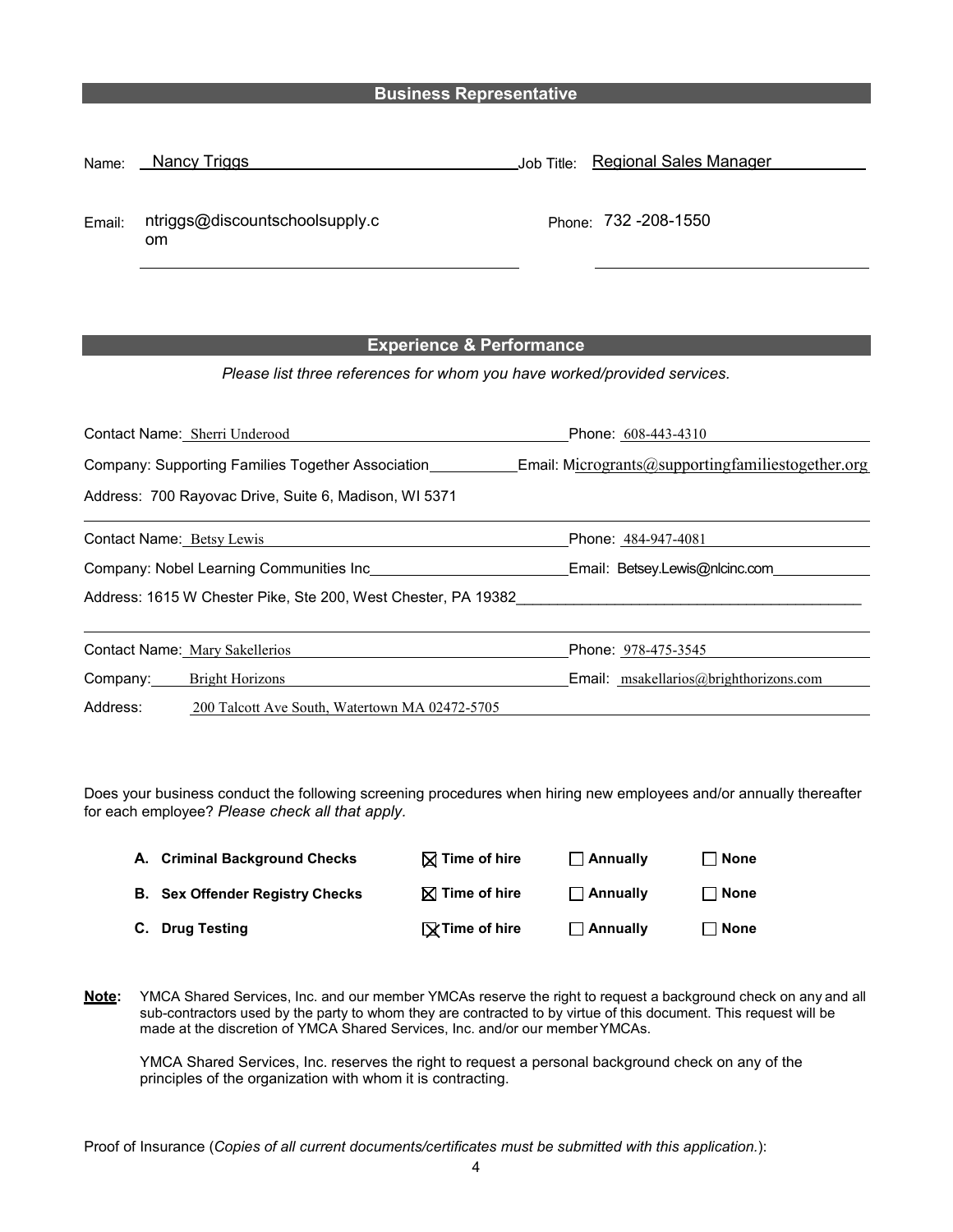**General Liability Workers Compensation**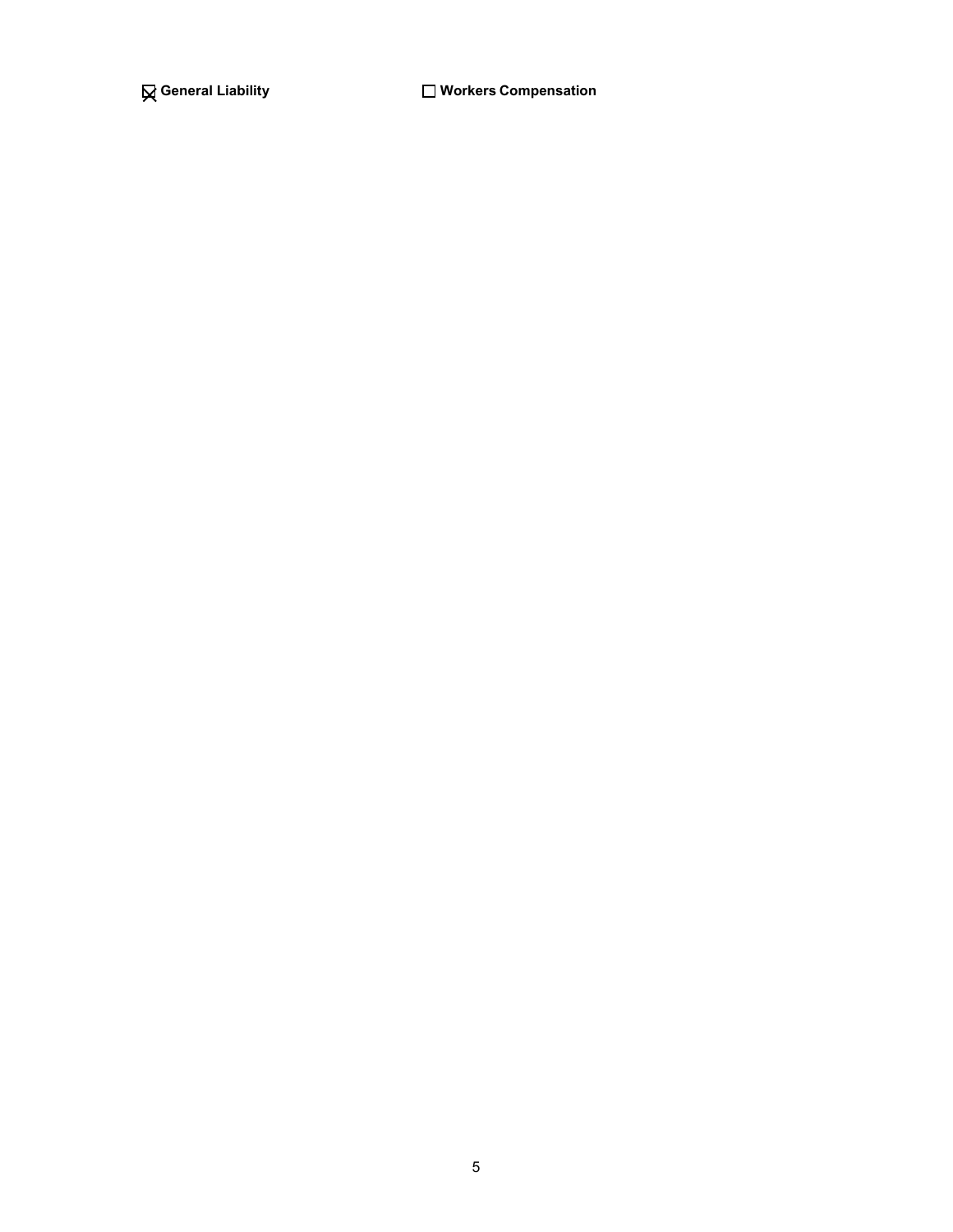|                                                                                                                                                                                                                                |                                  | <b>Diversity Information</b>                    |                               |  |
|--------------------------------------------------------------------------------------------------------------------------------------------------------------------------------------------------------------------------------|----------------------------------|-------------------------------------------------|-------------------------------|--|
| Please check all that apply. Copies of all current certifications must be submitted with this Application.                                                                                                                     |                                  |                                                 |                               |  |
|                                                                                                                                                                                                                                |                                  |                                                 |                               |  |
| Classified/Owned/Certified as:                                                                                                                                                                                                 |                                  |                                                 |                               |  |
| □ Historically Underwritten Business (HUB) Zone                                                                                                                                                                                |                                  |                                                 | □ Small Business              |  |
| Other                                                                                                                                                                                                                          |                                  |                                                 | <b>X</b> None                 |  |
|                                                                                                                                                                                                                                |                                  |                                                 |                               |  |
|                                                                                                                                                                                                                                |                                  |                                                 |                               |  |
| Company is at least 51% owned, controlled, and actively managed by:                                                                                                                                                            |                                  |                                                 |                               |  |
| □ Minority Person(s)*                                                                                                                                                                                                          |                                  | □ Service Disabled Veteran Owned Small Business |                               |  |
| <b>Small Disadvantaged Business</b>                                                                                                                                                                                            |                                  | $\Box$ Woman/Women                              |                               |  |
| <b>Other</b>                                                                                                                                                                                                                   |                                  | <b>⊠</b> None                                   |                               |  |
| If other, specify structure: example and the structure of the structure of the structure of the structure of the structure of the structure of the structure of the structure of the structure of the structure of the structu |                                  |                                                 |                               |  |
|                                                                                                                                                                                                                                |                                  |                                                 |                               |  |
| *If Minority Person(s) owned, select all that apply:                                                                                                                                                                           |                                  |                                                 |                               |  |
| <b>African American</b>                                                                                                                                                                                                        | $\Box$ Asian Indian American     |                                                 | $\Box$ Asian Pacific American |  |
| □ Hispanic American                                                                                                                                                                                                            | □ Native American/Alaskan Native |                                                 | $\Box$ Other                  |  |
| If other, specify structure: www.assett.com/www.assett.com/www.assett.com/www.assett.com/www.assett.com/www.assett.com/www.assett.com/www.assett.com/www.assett.com/www.assett.com/www.assett.com/www.assett.com/www.assett.co |                                  |                                                 |                               |  |
|                                                                                                                                                                                                                                |                                  |                                                 |                               |  |
|                                                                                                                                                                                                                                |                                  |                                                 |                               |  |

### **Disclaimer and Signature**

*I certify that my answers are true and complete to the best of my knowledge. I understand that false or misleading information in this application may result in becoming an unapproved vendor for YMCA Shared Services, Inc.*

| Signature:      | Judia Welson            |  | Date: May 7, 2019 |  |
|-----------------|-------------------------|--|-------------------|--|
| Name (Print):   | Lydia Wilson            |  |                   |  |
| Title/Position: | Senior Contract Manager |  |                   |  |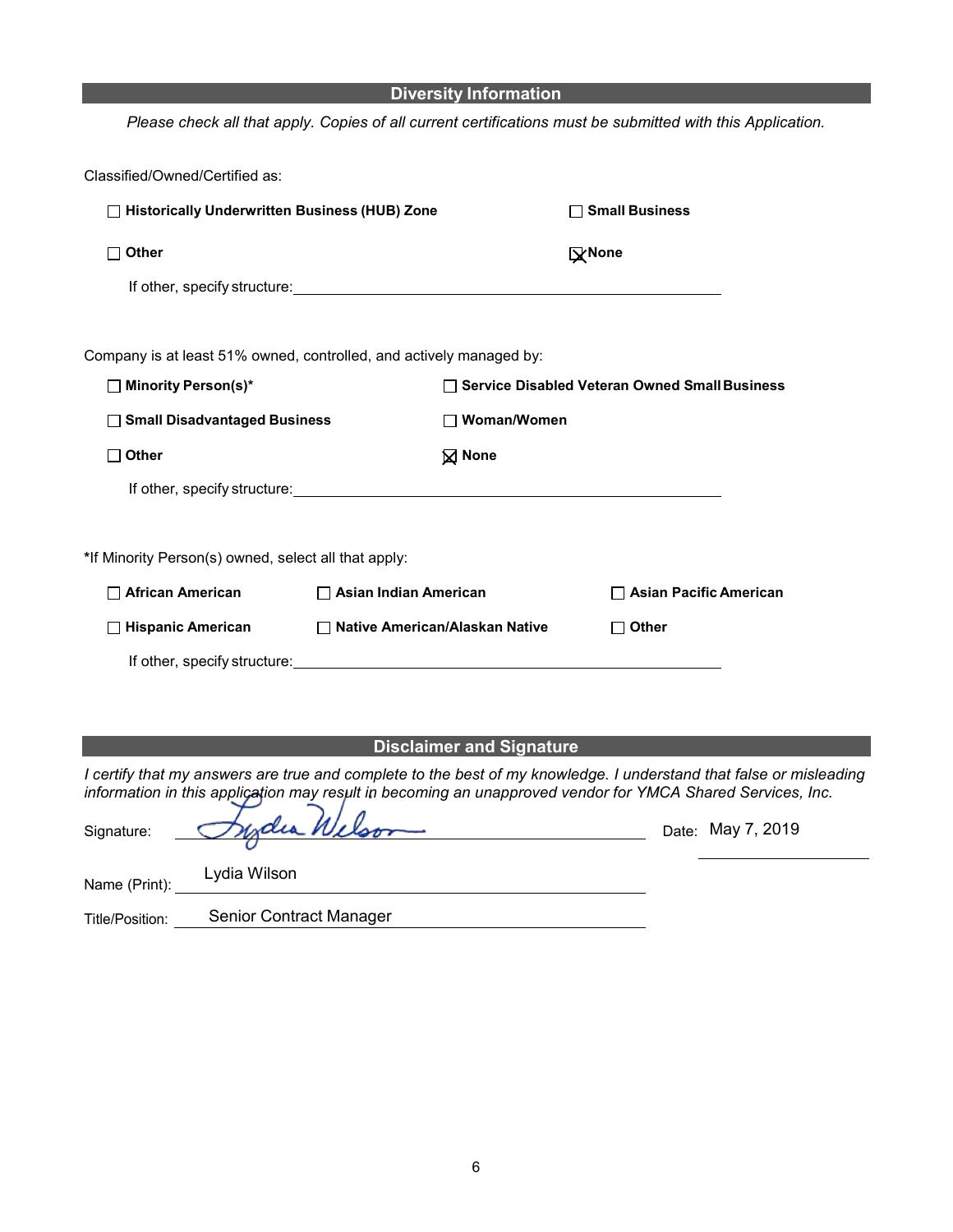

# **YMCA Shared Services, Inc. Purchasing Program Outline**

## *Name of Business/Company/Corporation*

# *Earlychildhood LLC*

# *d/b/a Discount School Supply*

| <b>Business Representative:</b> | Name, Title Nancy Triggs - Regional Sales Manager        |  |  |
|---------------------------------|----------------------------------------------------------|--|--|
|                                 | ntriggs@discountschoolsupply.com<br><b>Email Address</b> |  |  |
|                                 | Phone Number(s) 732 208-1550<br>Service Area: States     |  |  |
|                                 | (List additional business representatives if necessary)  |  |  |

### **Products & Services:**

*(List and/or describe all products/inventories/items and/or services that you offer.)*

*Please see attached Value Added*

### **Purchasing Program Information:**

*Discount School Supply would like to offer 20% Off current catalog.* 

*\_\_\_\_\_\_\_\_\_\_\_\_\_\_\_\_\_\_\_\_\_\_\_\_\_\_\_\_\_\_\_\_\_\_\_\_\_\_\_\_\_\_\_\_\_\_\_\_\_\_\_\_\_\_\_\_\_\_\_*

*Shipping: Discount School Supply will provide Free shipping on all stock items with a minimum order of \$99.00 after discount on stock items. If orders do not meet the threshold of \$99.00 after discount for stock items a \$10.00 shipping fee will be added to the price of your order.* 

*Drop Ship items pictured with a truck symbol*  $\frac{1}{2}$  will be charged a 15% shipping fee. Please *contact us for orders over \$15,000 for a possible reduction in these charges.*

*Please contact your local Account Manager Pam Schenck at [pschenck@discountschoolsupply.com](mailto:pschenck@discountschoolsupply.com) or by calling* 781-405-2126 *if you should have any questions or need further assistance.* 

*You may also contact our customer service department at 1-800-627-2829 to place orders or the Bids Department at [bids@discountschoolsupply.com](mailto:bids@discountschoolsupply.com) for bids and quotes.* 

### *Exclusions:*

*Promotionally-priced items may be excluded from your standard contractual terms as mentioned above and are subject to review for special pricing. Some specialty items may be excluded from discount. This offer is not valid with any other promotions, discounts or outside the 48 contiguous United States.*